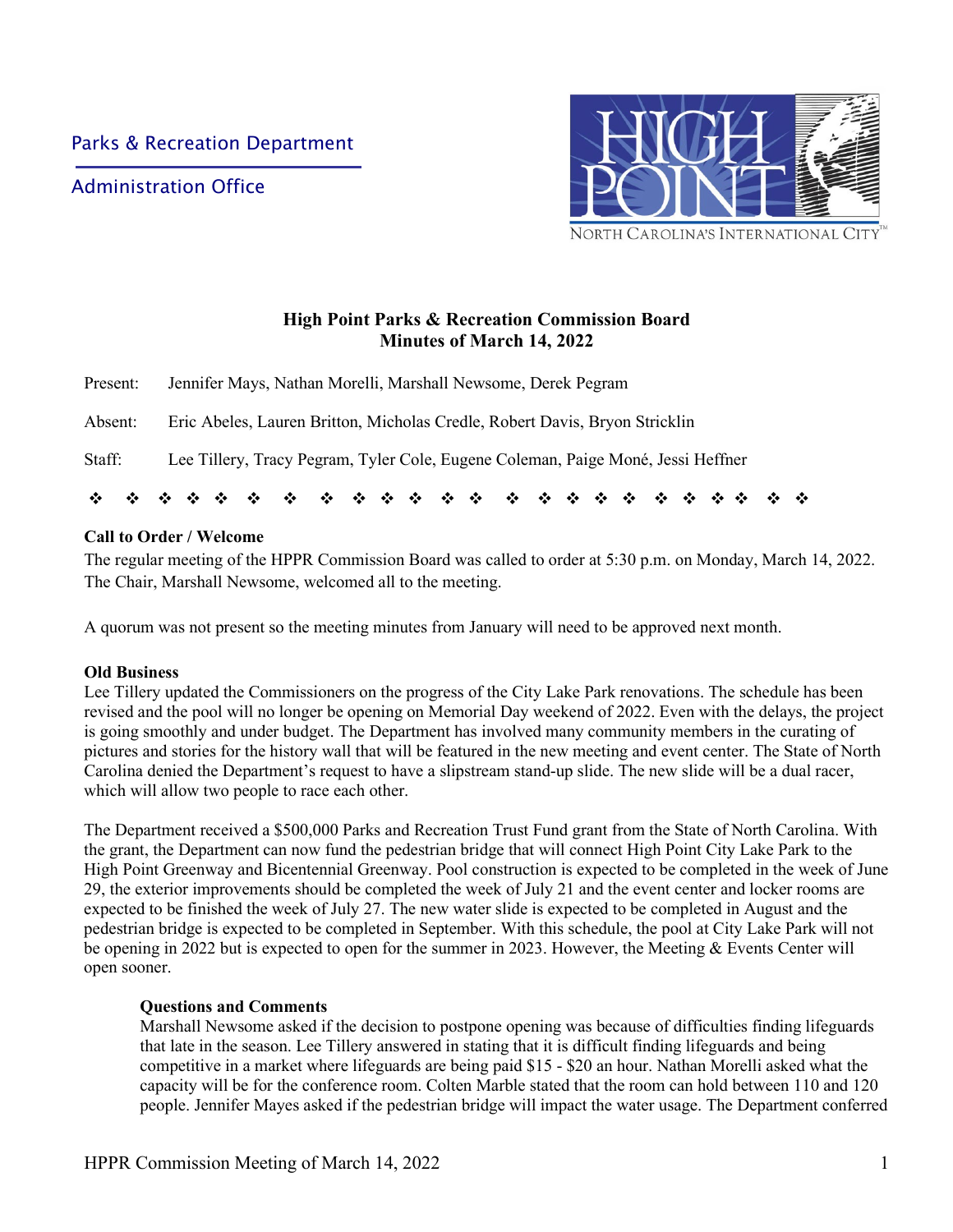with the Fire Department and Police Department to ensure that their boats can travel between the bridge pillars. Most boats for recreational use are smaller and will be able to travel through the pillars as well. Marshall Newsome asked if there was anything missing overall with the City Lake renovation project. Lee stated that parking will continue to be an issue but there is an overflow parking lot near the front entrance to the park. Marshall Newsome also asked if City Lake Park will still be a "dawn to dusk" park. Lee Tillery confirmed that the park would be, but the event center would have extended hours.

### **New Business**

The City of High Point received funding from the American Rescue Plan Act, related to the pandemic. The Department received close to \$1,000,000. Much of the funds were used for needed infrastructure improvements and deferred maintenance projects. In the week of the meeting the repaving of the Oak Hollow Campground was finished, and old docks were replaced at Oak Hollow Marina. Funds will also be used to replace the roofs of Morehead Recreation Center and Oakview Recreation Center. The heating and air conditioning system will also be replaced at Southside Recreation Center.

# **Staff Reports**

# Special Facilities – Colten Marble

The wood docks at Oak Hollow Marina were replaced with floating docks and makes it consistent with the floating docks at Sailboat Point and at Festival Park. The construction was complete the previous week. The paving at Oak Hollow Campground was done by Ruston Paving Co. which required that the campground be closed for 5 – 6 weeks. While the campground was closed Eugene Coleman and the Maintenance Division worked on renovating and upgrading the electrical infrastructure. In the week of the meeting the plaster and tile were being replaced at Washington Terrace Pool and while that is being replaced issues with water flow are also being addressed.

## Parks/Maintenance – Eugene Coleman

The Maintenance Division added a new community garden Morehead Recreation Center and added new sections to the community garden at Oakview Recreation Center. Maintenance also converted the lights at Blair Park Golf Course to LED lights. New Cat 5 cable antennas were installed at Washington Terrace Community Center to improve Wi-Fi connectivity. The Maintenance Division is also preparing for the upcoming Furniture Market.

### Recreation – Tyler Cole

In February the recreation centers held several Valentine's Day themed programs including the ASPIRE Valentine's Dance that was held at the Roy B. Culler, Jr. Senior Center. ASPIRE is also wrapping up the Big 3 Challenger Basketball program, which was a partnership between the Department and Kernersville and Greensboro Parks & Recreation Departments. After School programs are in-progress at Allen Jay, Deep River and Oakview Recreation Centers. The after school programs are collaborating with the library and other High Point Departments. The Culler Senior Center is hosting the Senior Games. The Recreation Division is preparing for summer camps and looking to hire camp counselors. The athletic field rentals have picked up and local schools have booked the fields through the remainder of spring for practices.

# Marketing – Paige Moné

In February the Marketing team have worked on promoting the Easter Eggstravaganza event as well as Senior Games. The team continues marketing programs at the recreation centers and the Piedmont Environmental Center. Marketing is working with the City Lake Park History Wall project and interviewing people at the library.